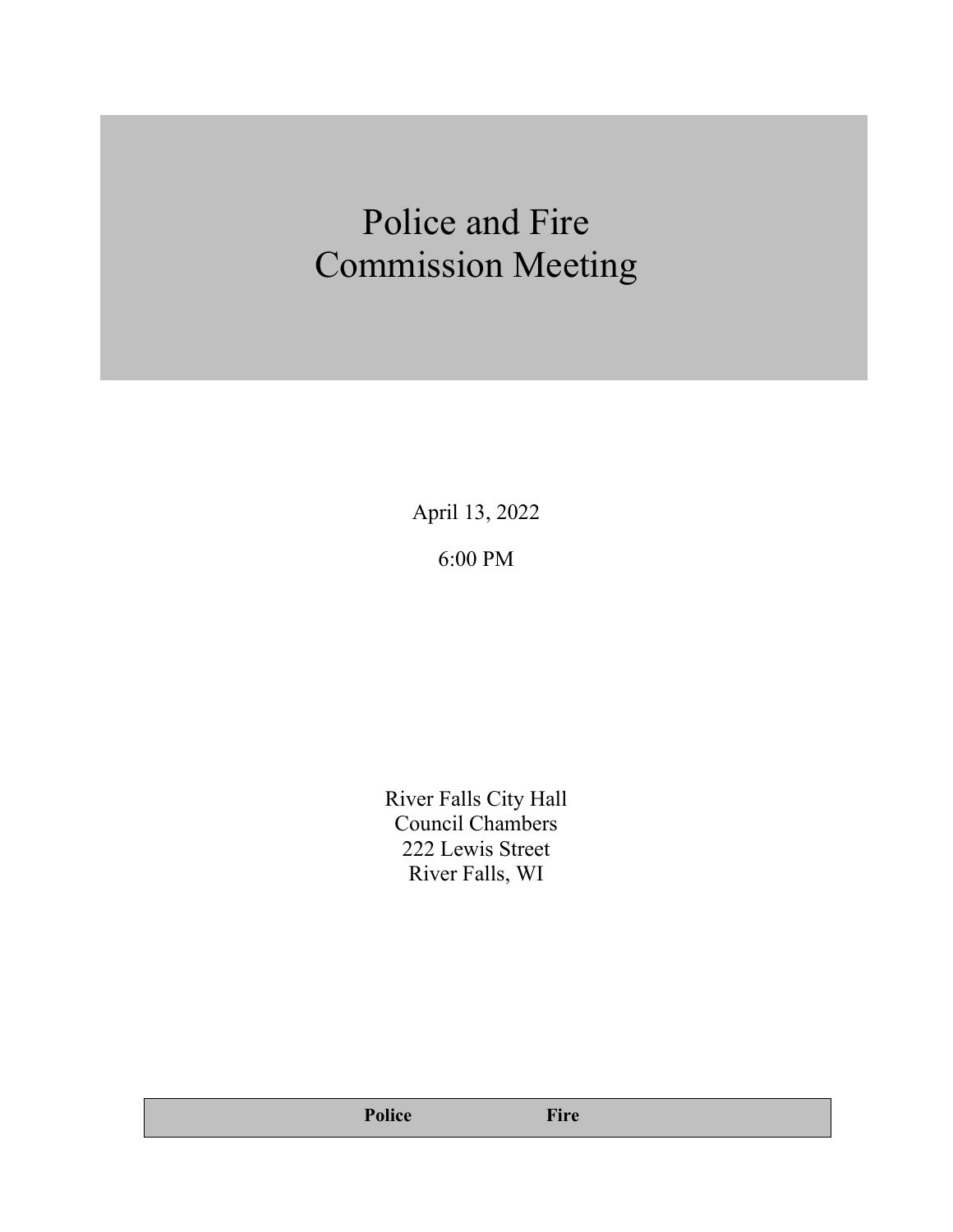## POLICE & FIRE COMMISSION MEETING April 13, 2022 at 6:00 p.m. City Council Chambers 222 Lewis Street River Falls, WI 54022

\*\*Please note that due to the ongoing COVID-19 public health emergency, some or all members of this governing body may attend via telephone or internet. The City Council Chambers will be open to the public. To access, use the lower-level doors.

# NOTE: OFFICIAL ACTION MAY BE TAKEN ON ANY AGENDA ITEM

## Agenda

Call Meeting to Order Roll Call Approval of Minutes: March 1, 2022 Regular Meeting

- 1) Election of President of Police & Fire Commission
- 2) Election of Vice President of Police & Fire Commission

## Fire Department

3) Fire Chief Hiring Process Update

## Police Department

- 4) Modification to Patrol Officer Eligibility List
- 5) Appointments from Patrol Officer Eligibility List

## Other

6) Review of Police and Fire Commission Duties

Adjournment

Posted: April 7, 2022

Council members may be in attendance for informational purposes only. No official Council action will be taken.

NOTE: Any person who has a qualifying disability as defined by the Americans with Disabilities Act that requires the meeting or materials to be in an accessible location or format, may contact City Clerk Amy White at (715) 426-3408 or in person at 222 Lewis Street, for accommodations. Requests for accommodations should be made at least three (3) business days in advance of the meeting. Every effort will be made to arrange accommodations.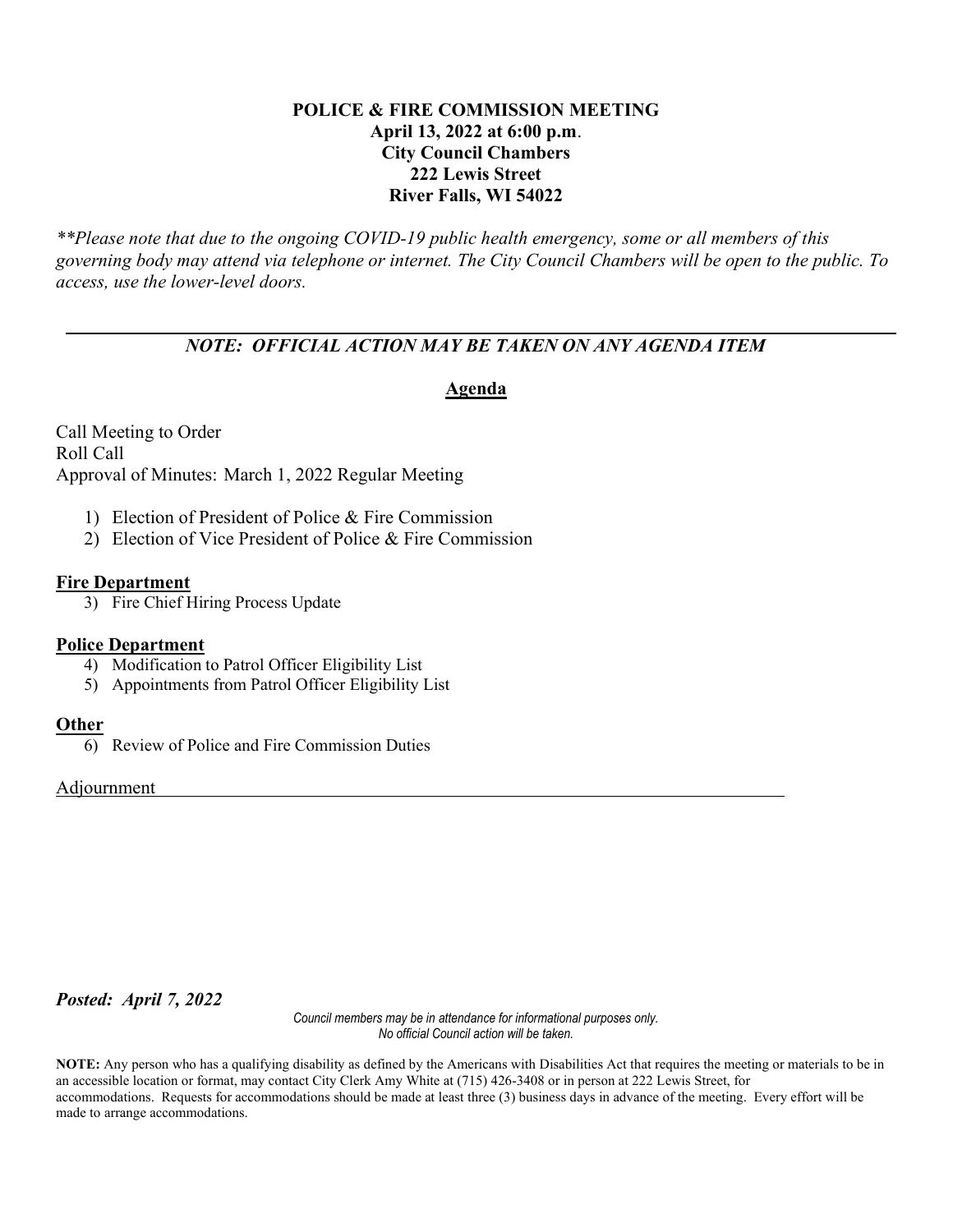#### **POLICE & FIRE COMMISSION MEETING MINUTES**

**March 1, 2022 @ 6:00 p.m**.

River Falls City Hall Training Room 222 Lewis Street River Falls, WI

Meeting called to order at 6 p.m.

| <b>Commission Members Present:</b> | Mark Sams, Jon Longsdorf, Gary Donath,<br>Grant Hanson (Virtual), Dick Rinehart              |
|------------------------------------|----------------------------------------------------------------------------------------------|
| <b>City Staff Present:</b>         | Jason Stroud, Karen Bergstrom, Scott Nelson,<br>Matthew Kennett, Sterling Hackney, Jon Smits |

Approval of Minutes: Regular Meeting Minutes from August 23, 2021. **MSC Rinehart/Donath. Unanimous.**

# **1. Establish Police Officer Eligibility List**

Kennett referenced February 25, 2022, Memo from Chief Young, included in agenda packet, requesting to add five applicants to create an eligibility list. Kennett explained the applicants have completed written examination, physical agility test and oral interviews. As of now, the department has five individuals they would like to add to an eligibility list. Kennett explained the police department is looking to fill four vacant positions from the eligibility list. Kennett advised there are still two applicants in the process, who have completed written exam. The results of the physical agility and oral interviews will determine if they proceed. Kennett also explained the difference between certifiable and not certified column on the memo.

## **MSC Donath/Rinehart to establish the eligibility list with the five candidates on the Memo. Unanimous.**

# **2. Fire Chief Hiring Process Discussion**

Chief Nelson thanked the City and Commission for their support to him and the department. As referenced in his retirement letter dated February 9, 2022, included in the agenda packet, Chief Nelson's last day will be Monday, May 2, 2022. He also supports the City Administrator's recommendation for acting fire chief. The Commission thanked Chief Nelson for his service.

Assistant City Administrator Jason Stroud and Human Resources Director Karen Bergstrom then discussed the hiring process as outlined in his Memo to the Commission, the City would like to proceed with, upon approval from the Commission.

Stroud asked for authorization for staff to partner with the recruitment firm of Gov HR USA to assist with the initial screening and ranking of candidates. With the cafeteria plan approach with Gov HR USA, they would create a position profile, do nationwide posting,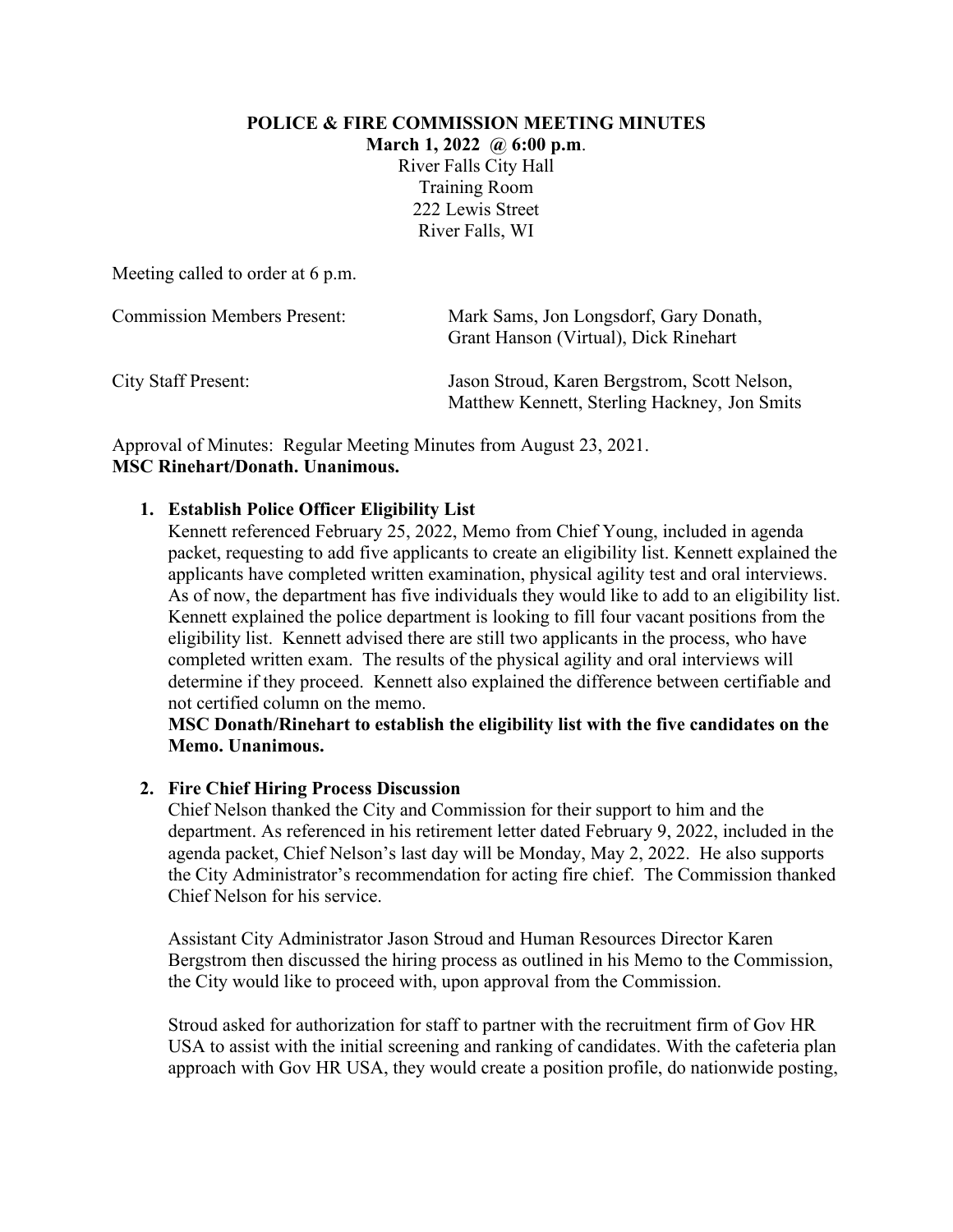create an assessment matrix that grades applicants based on knowledge skills and abilities of the job.

Stroud explained the City will manage the rest of the hiring process, with Commission participation and approval. This could include an initial virtual screening, a day of panel interviews and presentation. They would then bring their findings to the Commission. Stroud explained they would create an interview panel that consists of Commission representation, mayor, city administrator, assistant city administrator, human resources director, police chief, community development director, representative from a local business, representative from the fire department chief advisory committee and a fire chief from a peer agency.

Stroud acknowledged the Commission's responsibility and authority for hiring and appointing the fire chief and stated the City would remain transparent through the process. He asked for trust to get the process started and work through the process. Any final candidates would be presented to the Commission for final approval.

Stroud indicated the job description for the Fire Chief was updated after meeting with fire chief's advisory committee, removing the residency requirement. The city felt this requirement could be included in the job offer agreement letter, if the City or commission feels it needed to be revisited, based on the candidate selected. An updated job description was handed out at the meeting.

Donath asked for clarification on how comprehensive the services provided by GovHR USA are with prospecting for applicants. Stroud further explained how they compile the applicant ranking. Donath asked for clarification of what the company does. Stroud and Bergstrom replied that they will identify the top tier of candidates. Company will do stakeholder interviews before the process to see what the Commission and the City are looking for in terms of the candidate. They will set up grading criteria based on those meetings. In response to further a clarifying question, Bergstrom explained city staff have come up with their own internal assessment center and are confident in the ability to conduct this in-house.

Rinehart asked for information on the hiring process for Chief Nelson. Since that predates current human resources staff, Nelson explained it was done through Springstead and was a full recruitment package since he is the first full-time Chief for the department and there was no HR director at that time. Nelson described the extensive process.

Stroud stated he would not rule out possibility of PFC/staff visit current department of the candidates during a background check. He also stated, when down to two finalists, he suggested having the interim fire chief give a tour. Sams stated the background check portion is vital to the process and believes a firefighter should be included in a background visit.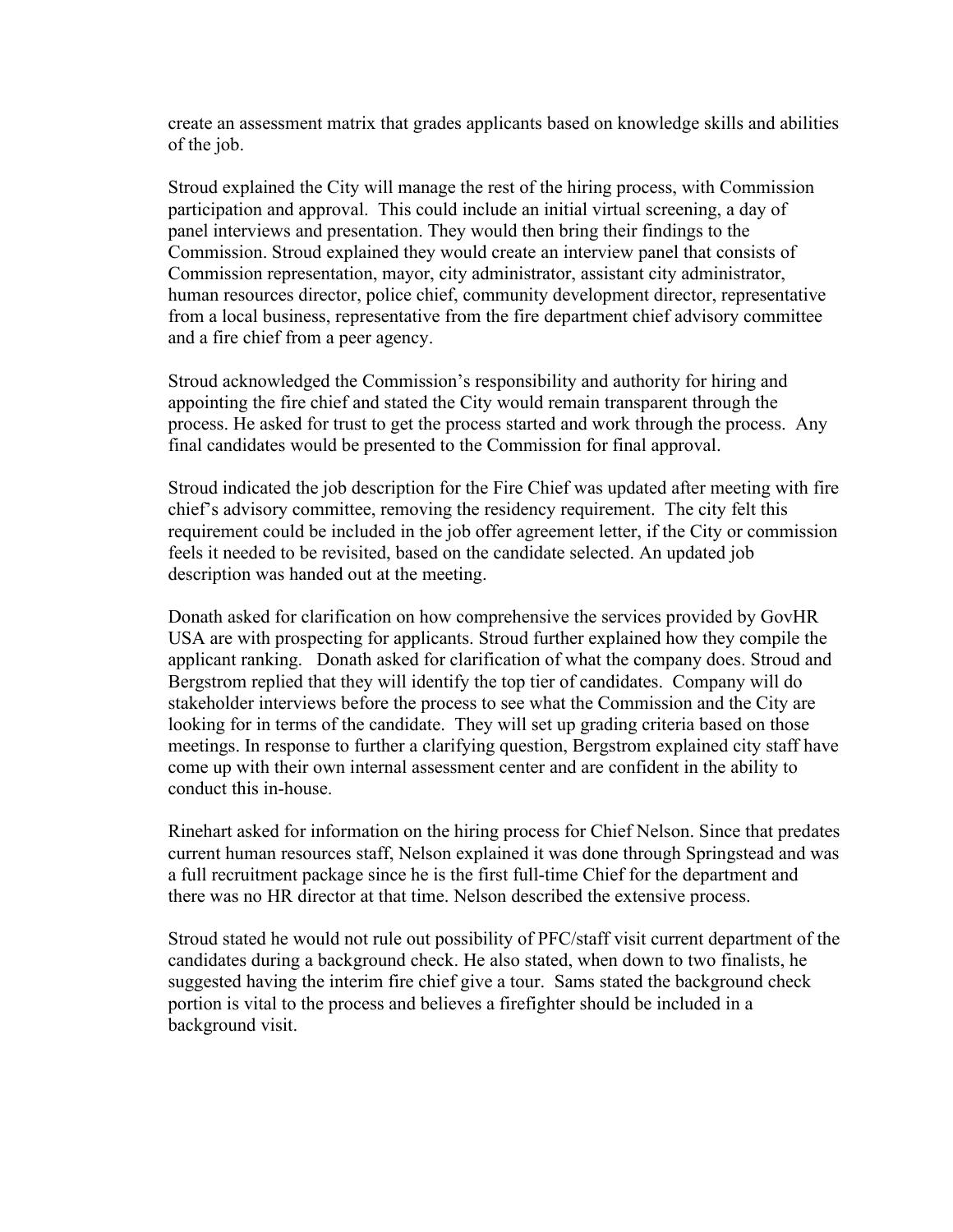Stroud mentioned that as they are planning out interview panel participants and questions, internal candidates will need to be identified so they are not part of the process of creating the questions and doing the behind-the-scenes work.

Stroud requested permission from the Commission to allow the city to initiate a recruitment and allow city staff to go forward as outlined in the meeting.

## **MSC Longsdorf, Donath Second to move forward with the plan outlined by Assistant City Administrator Stroud for the recruitment of the Fire Chief. Unanimous.**

3. Appointment of Acting Fire Chief

Stroud recommended to the Commission the appointment of Tom Foley to the Acting Fire Chief Position upon the retirement of Scott Nelson.

Jason Stroud then addressed the Commission to discuss Memo to the Commission from City Administrator Scot Simpson recommending appointment of Tom Foley to Acting Fire Chief up on the retirement of Chief Nelson on May 2, 2022.Stroud indicated there is a typo in the Memo; Foley served as Chief of the department from 2000 to 2001, not 2020-2021. He is currently the Division Chief of Operations.

# **MSC Rinehart/Longsdorf to appoint Tom Foley as Acting Fire Chief upon the retirement of Scott Nelson on May 2, 2022. Unanimous.**

Hiring Panel Discussion:

A hiring panel will be used during the interviews, which would include a representative of the PFC. Discussion was held over whether that would be one member as the day-to-day contact, or the Commission, as a whole. Due to commitments, scheduling, and timeliness required for the process, the Commission agreed that one Commissioner would be delegated to be the main contact person for the process. Gary Donath was selected as the Commission's point person for the hiring process, Mark Sams may be available to tag team with him.

Donath had questions about open meeting requirements for communications between the Commission members. His concerns will be discussed with the City Clerk. Stroud stated he would send regular updates to the Commission on the process. He reminded Commission members to reply individually, not "Reply All".

Adjournment: **MSC Rinehart/Longsdorf**. Meeting adjourned at 6:35 p.m.

Respectfully Submitted,

SveneSolityle

Ailene Splittgerber Recording Secretary